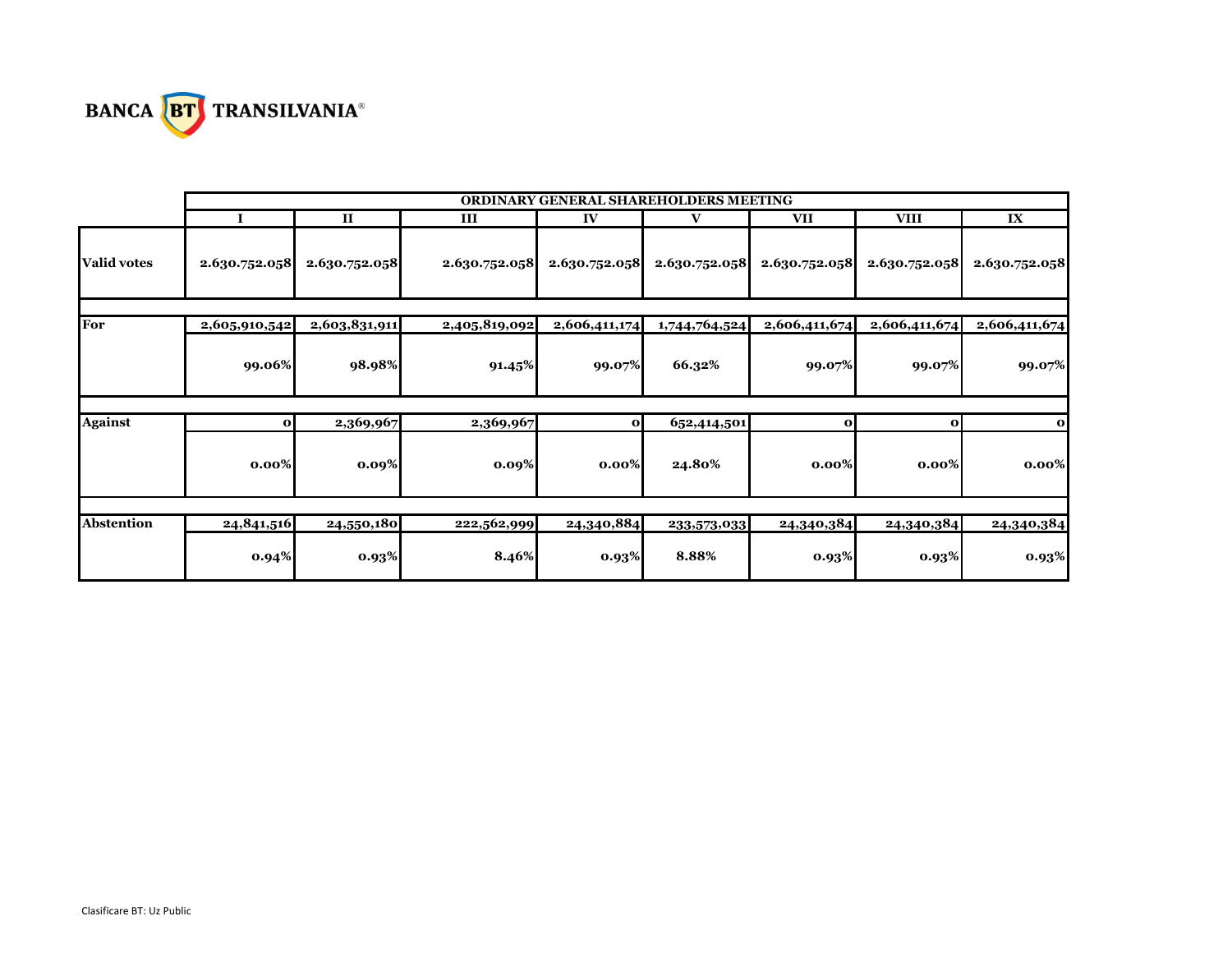

| VI. Board<br><b>Valid votes</b><br>members<br>appointment |               | For (no. shares and<br>%)           | Against (no. shares and %) | Abstention (no. shares and %) |  |
|-----------------------------------------------------------|---------------|-------------------------------------|----------------------------|-------------------------------|--|
| Horia Ciorcila                                            | 2.630.752.058 | 1,726,268,720                       | 145,596,022                | 512,915,476                   |  |
|                                                           |               | 65.62                               | 5.53                       | 19.5                          |  |
| <b>Thomas Grasse</b>                                      | 2.630.752.058 | 1,726,121,950                       | 145,613,008                | 513,045,260                   |  |
|                                                           |               | 65.61                               | 5.54                       | 19.5                          |  |
| <b>Costel</b><br>Lionachescu                              | 2.630.752.058 | 1,698,853,042                       | 148,832,854                | 537,094,322                   |  |
|                                                           |               | 64.58                               | 5.66                       | 20.42                         |  |
|                                                           |               |                                     |                            |                               |  |
| Mirela Ileana<br><b>Bordea</b>                            | 2.630.752.058 | 1,696,548,723                       | 175,305,519                | 512,925,976                   |  |
|                                                           |               | 64.49                               | 6.66                       | 19.5                          |  |
| <b>Vasile Puscas</b>                                      | 2.630.752.058 |                                     | 173,326,491                | 545, 111, 283                 |  |
|                                                           |               | $\overline{1,}666,342,444$<br>63.34 | 6.59                       | 20.72                         |  |
|                                                           |               |                                     |                            |                               |  |
| <b>Ivo Gueorguiev</b>                                     | 2.630.752.058 | 1,599,272,264                       | 162,865,742                | 622, 642, 212                 |  |
|                                                           |               | 60.79                               | 6.19                       | 23.67                         |  |
| <b>Costel Ceocea</b>                                      | 2.630.752.058 | 1,375,993,852                       | 145,613,008                | 863,173,358                   |  |
|                                                           |               | 52.30                               | 5.54                       | 32.81                         |  |
|                                                           |               |                                     |                            |                               |  |
| <b>Petria Nicolae</b>                                     | 2.630.752.058 | 461,662,452                         | 1,009,999,268              | 913,118,498                   |  |
|                                                           |               | 17.57                               | 38.39                      | 34.71                         |  |